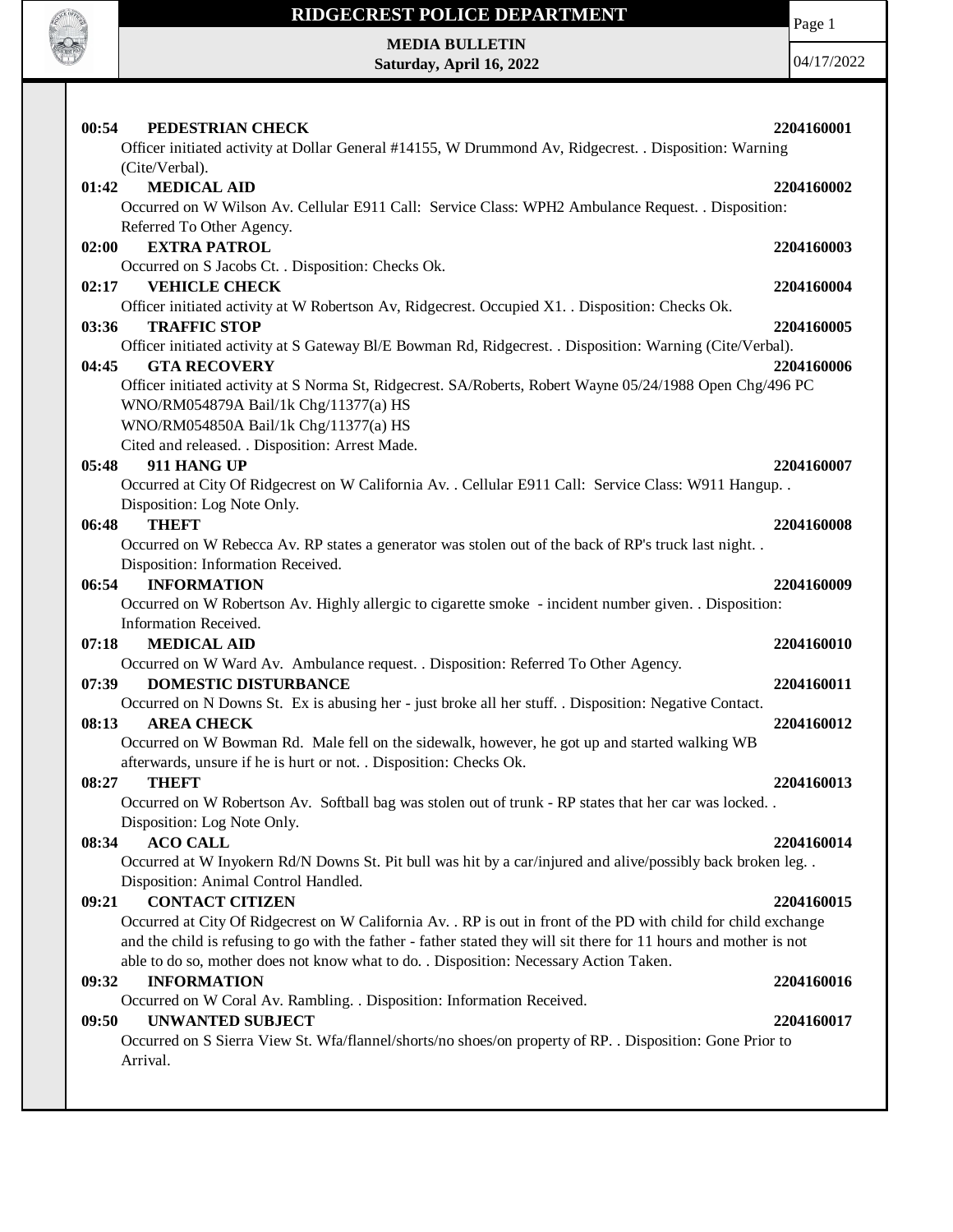

### **RIDGECREST POLICE DEPARTMENT**

Page 2

**MEDIA BULLETIN Saturday, April 16, 2022**

| 10:08<br><b>THEFT</b><br>Occurred on N Norma St. RP states there was a package stolen off her porch sometime in the afternoon | 2204160018 |
|-------------------------------------------------------------------------------------------------------------------------------|------------|
| Disposition: Information Received.                                                                                            |            |
| <b>MEDICAL AID</b><br>10:30                                                                                                   | 2204160019 |
| Occurred on W Franklin Av. Ambulance request. . Disposition: Referred To Other Agency.                                        |            |
| 10:37<br><b>TRAFFIC STOP</b>                                                                                                  | 2204160020 |
| Officer initiated activity at W Bowman Rd/S Mahan St, Ridgecrest. . Disposition: Warning (Cite/Verbal).                       |            |
| 10:47<br><b>TRAFFIC STOP</b>                                                                                                  | 2204160021 |
| Officer initiated activity at S Downs St, Ridgecrest. . Disposition: Warning (Cite/Verbal).                                   |            |
| 10:47<br><b>WELFARE CHECK</b>                                                                                                 | 2204160022 |
| Occurred at W Bowman Rd/S Jacks Ranch Rd. Black sedan woman is passed out/3 children are in the back                          |            |
| seat. . Disposition: Assisted.                                                                                                |            |
| 10:49<br><b>DOMESTIC DISTURBANCE</b>                                                                                          | 2204160023 |
| Occurred on W Perdew Av. RP states that her ex is harassing her                                                               |            |
| DVIR/Colby, Emily and Talley, Brooks/former dating/not cohab/one child in common/arguing over incident at                     |            |
| practice. . Disposition: Domestic Violence Documentation.                                                                     |            |
| <b>WELFARE CHECK</b><br>11:19                                                                                                 | 2204160024 |
| Occurred at S Richmond Rd/E Bowman Rd. Wfa/no shoes/tank/red hair just wandering in the middle of the                         |            |
| road on a cell phone. . Disposition: Checks Ok.                                                                               |            |
| <b>MEDICAL AID</b><br>11:40                                                                                                   | 2204160025 |
| Occurred on W Drummond Av. Ambulance request. . Disposition: Referred To Other Agency.                                        |            |
| 12:13<br><b>SUSPICIOUS PERSON</b>                                                                                             | 2204160026 |
| Occurred at Albertson's #6376 on N Norma St. . RP states there is a male that is out front of the store "cussing              |            |
| and ranting" - wma/red shorts/black shirt/white headband/on the East side of the store. . Disposition: Unable                 |            |
| To Locate.                                                                                                                    |            |
| 12:21<br><b>CONTACT CITIZEN</b>                                                                                               |            |
|                                                                                                                               | 2204160027 |
| Occurred on W Graaf Av. Contact via 21 regarding issues with son's mother. . Disposition: Information                         |            |
| Provided.                                                                                                                     |            |
| 12:46<br><b>DISTURBANCE - NOISE</b>                                                                                           | 2204160028 |
| Occurred at Sands Mobile Home Park on W Ridgecrest Bl. . RP states there is loud noise coming from a car                      |            |
| right in front of her house. . Disposition: Cancelled by RP.                                                                  |            |
| <b>MEDICAL AID</b><br>12:57                                                                                                   | 2204160029 |
| Occurred on S Sunland St. Ambulance request. . Disposition: Referred To Other Agency.                                         |            |
| 13:24<br><b>MEDICAL AID</b>                                                                                                   | 2204160030 |
| Occurred at McDonald's on N China Lake Bl. . Woman laying on the ground near McDonald's wfa/dark                              |            |
| hair/pink shirt/pants laying in the dirt asking for help. . Disposition: Referred To Other Agency.                            |            |
| <b>MEDICAL AID</b><br>13:33                                                                                                   | 2204160031 |
| Occurred at High Desert Haven on S College Heights Bl. . Ambulance request. . Disposition: Referred To                        |            |
| Other Agency.                                                                                                                 |            |
| <b>VERBAL THREATS</b><br>13:46                                                                                                | 2204160032 |
| Occurred on N Sanders St. RP states that a male threatened to murder his son and he doesn't know what he                      |            |
| can do - would like an officer at his location. . Disposition: Negative Contact.                                              |            |
| VIOLATION OF COURT ORDER-DOM VIOL<br>13:56                                                                                    | 2204160033 |
| Occurred on N Kern St. RP states ex is violating a RO via text message. . Disposition: Report Taken.                          |            |
| <b>STREET DEPT PROBLEM</b><br>14:12                                                                                           | 2204160035 |
| Occurred at E Bowman/S Walmart Dr. Light is turned completely sideways from the wind. . Disposition:                          |            |
| Information Received.                                                                                                         |            |
|                                                                                                                               |            |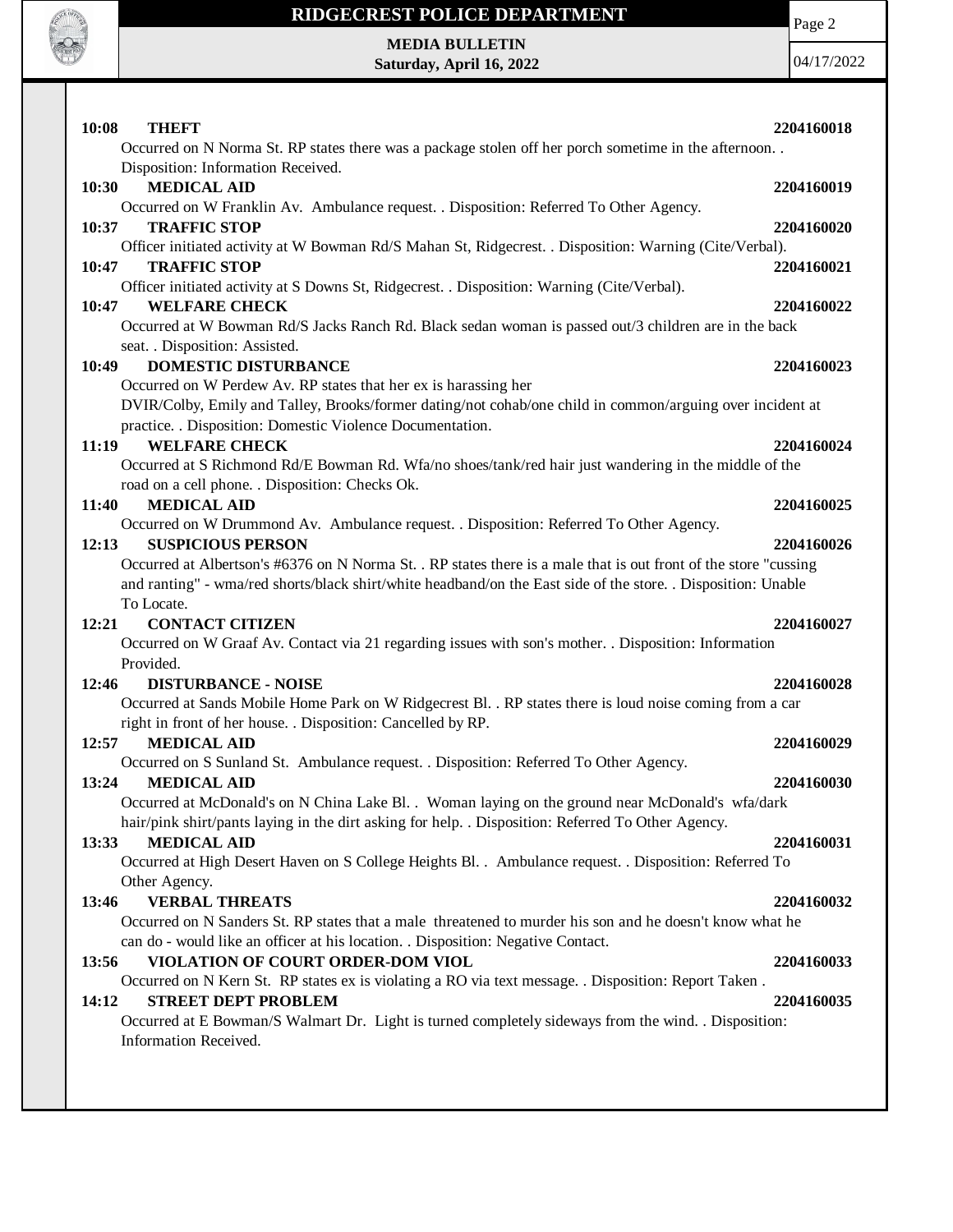

# **RIDGECREST POLICE DEPARTMENT MEDIA BULLETIN**

**Saturday, April 16, 2022**

Page 3

| 14:27<br><b>TRAFFIC STOP</b>                                                                                                       | 2204160036 |
|------------------------------------------------------------------------------------------------------------------------------------|------------|
| Officer initiated activity at Stafford's Pest Control, N China Lake Bl, Ridgecrest. . Disposition: Checks Ok.                      |            |
| <b>HAZARDOUS CONDITION</b><br>14:28                                                                                                | 2204160037 |
| Officer initiated activity at W Wilson Av/S Warner St, Ridgecrest. Debris in road. . Disposition: Log Note Only.                   |            |
| 14:34<br><b>FLAG DOWN</b>                                                                                                          | 2204160038 |
| Officer initiated activity at A Night's Inn, N Balsam St, Ridgecrest. . Disposition: Assisted.                                     |            |
| 15:10<br><b>H&amp;S VIOLATION</b>                                                                                                  | 2204160039 |
| Occurred on N Gold Canyon Dr. (Hundred block.) RP thinks she saw a female with HS items on the north side                          |            |
| of the street a little past DART Thrift Store. . Disposition: Checks Ok.                                                           |            |
| <b>FOLLOW UP</b><br>15:33                                                                                                          | 2204160040 |
| Officer initiated activity at Walgreens #09030, W Drummond Av, Ridgecrest. . Disposition: Follow Up                                |            |
| Completed.                                                                                                                         |            |
| 15:47<br><b>VANDALISM</b>                                                                                                          | 2204160041 |
| Occurred on W Graaf Av. Contact via 21 regarding questions about a previous incident                                               |            |
| SA/Landrum, Sara Suk 09/13/1982 Chg/594 PC                                                                                         |            |
| Cited and released. . Disposition: Report Taken.                                                                                   |            |
| <b>STREET DEPT PROBLEM</b><br>15:58                                                                                                | 2204160042 |
| Occurred at S Downs St/W Upjohn Av. Stop sign is barely hanging on and about to come off. . Disposition:                           |            |
| Referred To Other Agency.                                                                                                          |            |
| <b>THEFT</b><br>16:03                                                                                                              | 2204160043 |
| Occurred on W Veada Av. RP states his medication was stolen or lost. . Disposition: Information Received.<br><b>SUSPECT ARREST</b> |            |
| 16:04                                                                                                                              | 2204160044 |
| Occurred on W Moyer Av. RP would like a well check - call RP with dispo                                                            |            |
| SA/Justice, James Wyatt 07/23/1971 Open Chg/PC 290.01<br>WNO/RM052707A Bail/15k Chg/11364 HS                                       |            |
| Booked CRF. . Disposition: Arrest Made.                                                                                            |            |
| <b>FOLLOW UP</b><br>16:13                                                                                                          | 2204160045 |
| Officer initiated activity at Fury's Sports Bar, W Inyokern Rd, Kern County. . Disposition: Follow Up                              |            |
| Completed.                                                                                                                         |            |
| 16:25<br><b>MEDICAL AID</b>                                                                                                        | 2204160046 |
| Occurred at High Desert Haven on S College Heights Bl. . Ambulance request. . Disposition: Referred To                             |            |
| Other Agency.                                                                                                                      |            |
| <b>ASSIST OTHER DEPARTMENT</b><br>17:24                                                                                            | 2204160047 |
| Occurred at E Bowman Rd/S County Line Rd. Driver getting aggressive. . Disposition: Assisted.                                      |            |
| 17:32<br><b>TRAFFIC STOP</b>                                                                                                       | 2204160048 |
| Officer initiated activity at E Bowman Rd/S Lumill St, Ridgecrest. . Disposition: Warning (Cite/Verbal).                           |            |
| 17:34<br><b>DISTURBANCE - SUBJECT</b>                                                                                              | 2204160049 |
| Occurred on W Mt Rainier Pl. RP states there are 2 employees out with male and he is getting agressive and                         |            |
| the subj pushed the employees. . Disposition: Cancelled by RP.                                                                     |            |
| 17:39<br><b>SHOPLIFTING</b>                                                                                                        | 2204160050 |
| Occurred at Home Depot on N China Lake Bl. . charlie's area with wma/black backpack/lavender                                       |            |
| sweatshirt/black hat currently at las flores and clb                                                                               |            |
| SA/Albarran Miguel Angel 05/20/1990                                                                                                |            |
| Open Chgs/ PC 459.5; HS 11364                                                                                                      |            |
| Cited/Rel'd from station. . Disposition: Arrest Made.                                                                              |            |
| <b>INFORMATION RECEIVED</b><br>17:46                                                                                               | 2204160051 |
| Occurred on S Mahan St. RP states the roof of a home near him looks to be coming off. . Disposition:                               |            |
| Information Received.                                                                                                              |            |
|                                                                                                                                    |            |
|                                                                                                                                    |            |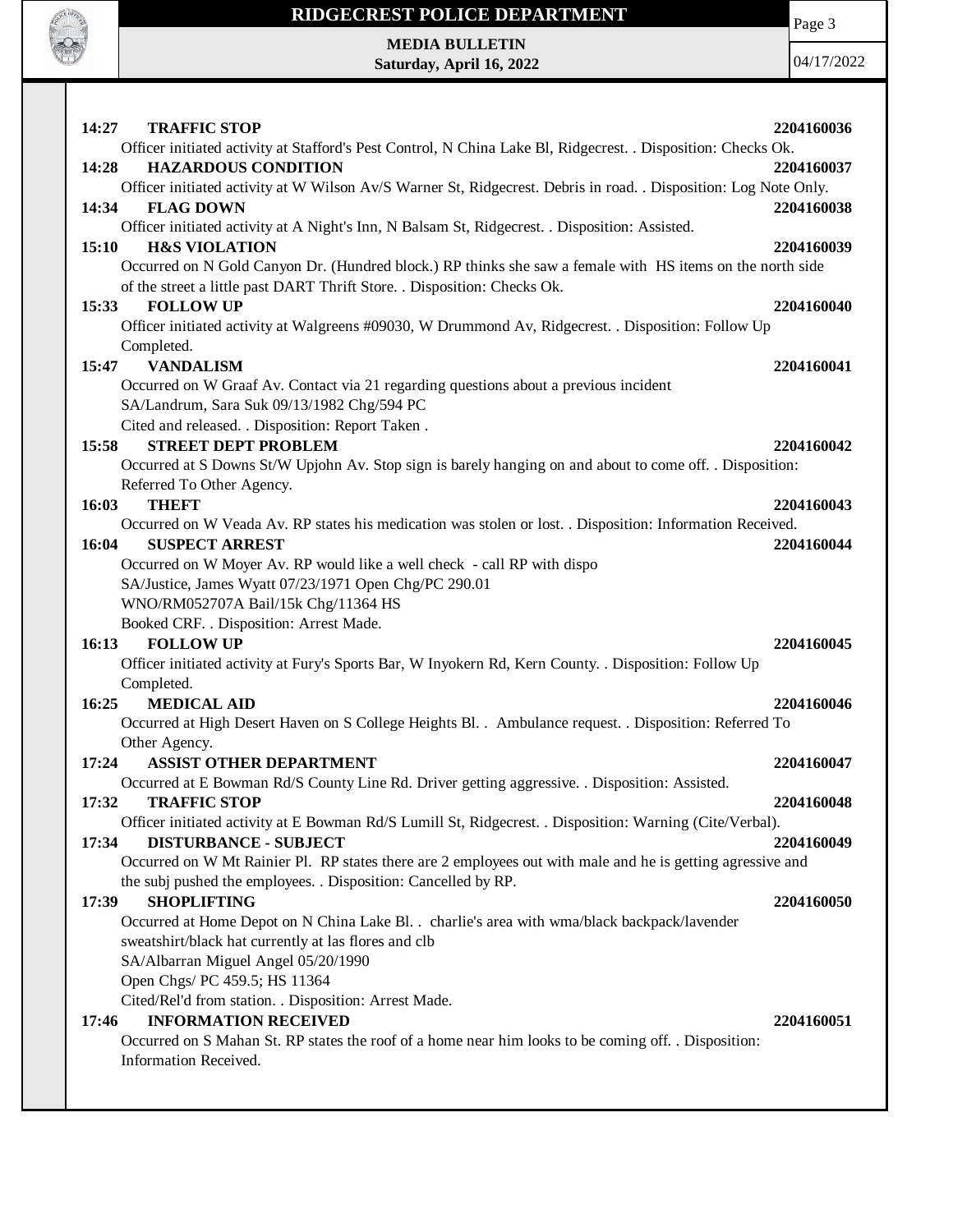

#### **RIDGECREST POLICE DEPARTMENT**

Page 4

**MEDIA BULLETIN Saturday, April 16, 2022**

| 17:47<br><b>CONTACT CITIZEN</b><br>Occurred at City Of Ridgecrest on W California Av. . RP states he is returning a call from P18. . Disposition:<br>Information Received.                                                                                          | 2204160052 |
|---------------------------------------------------------------------------------------------------------------------------------------------------------------------------------------------------------------------------------------------------------------------|------------|
| <b>CONTACT CITIZEN</b><br>17:55                                                                                                                                                                                                                                     | 2204160053 |
| Occurred on W Upjohn Av. Incident 2204150088. . Disposition: Call Cancelled.<br><b>FOLLOW UP</b><br>17:55                                                                                                                                                           | 2204160054 |
| Occurred on S Allen St. Follow up on incident 2203300026. Disposition: Call Cancelled.                                                                                                                                                                              |            |
| <b>SUSPICIOUS PERSON</b><br>18:35                                                                                                                                                                                                                                   | 2204160055 |
| Occurred on W Ginger Av. Cellular E911 Call: Service Class: WPH2 HMA/Gray Hoodie/Red Hat/Skinny<br>walking around the area/Was harassing RPs niece/LS Walking in front of RPs house/Walking towards the end<br>of the street. . Disposition: Warning (Cite/Verbal). |            |
| 18:42<br><b>FOLLOW UP</b>                                                                                                                                                                                                                                           | 2204160056 |
| Officer initiated activity at W Ward Av, Ridgecrest. . Disposition: Negative Contact.                                                                                                                                                                               |            |
| <b>EXTRA PATROL</b><br>18:50                                                                                                                                                                                                                                        | 2204160057 |
| Occurred on S Locust St. RP requesting extra patrols in the area due to his veh being broken into multiple<br>times. . Disposition: Checks Ok.                                                                                                                      |            |
| <b>FOLLOW UP</b><br>18:53                                                                                                                                                                                                                                           | 2204160058 |
| Officer initiated activity at W Upjohn Av, Ridgecrest. . Disposition: Follow Up Completed.                                                                                                                                                                          |            |
| <b>SUSPICIOUS PERSON</b><br>18:59                                                                                                                                                                                                                                   | 2204160059 |
| Occurred on N Helena St. Female dark clothing/Dark Jacket/dark hair standing in the front yard of an empty<br>home going through items in the front yard/When the RP approached the female the female began mumbling at                                             |            |
| him. . Disposition: Warning (Cite/Verbal).<br><b>BREAKING/REMOVING VEHICLE PARTS</b><br>19:20                                                                                                                                                                       | 2204160060 |
| Occurred on S Allen St. RP said a passerby came to their door and they said they saw a male crawl out from                                                                                                                                                          |            |
| underneath their veh with a saw/Male was with a female/RP said their catalytic converter is gone. .<br>Disposition: Report Taken.                                                                                                                                   |            |
| <b>SUSPICIOUS VEHICLE</b><br>19:36                                                                                                                                                                                                                                  | 2204160062 |
| Occurred on N Michele St. Black car in front of address/ No one inside/ engine running/Running for at least an                                                                                                                                                      |            |
| hour/RP asked the owners of the house and no one knows whose veh it is. . Disposition: Checks Ok.                                                                                                                                                                   |            |
| <b>FOUND PROPERTY</b><br>19:37                                                                                                                                                                                                                                      | 2204160063 |
| Officer initiated activity at W Christopher Ct, Ridgecrest. Found wallet next to a car. . Disposition: Necessary                                                                                                                                                    |            |
| Action Taken.                                                                                                                                                                                                                                                       |            |
| 19:38<br><b>OVERDOSE</b>                                                                                                                                                                                                                                            | 2204160064 |
| Occurred on S Norma St. Cellular E911 Call: Service Class: WPH2 Overdose. . Disposition: Assisted.                                                                                                                                                                  |            |
| 20:08<br><b>IN CUSTODY ARREST</b>                                                                                                                                                                                                                                   | 2204160065 |
| Occurred on W California Av. Cell 2. . Disposition: Necessary Action Taken.                                                                                                                                                                                         |            |
| 20:24<br><b>MEDICAL AID</b>                                                                                                                                                                                                                                         | 2204160066 |
| Occurred at S China Lake Bl/Hy 395. Cellular E911 Call: Service Class: WPH2 South on 395 within 30 mins from                                                                                                                                                        |            |
| town. . Disposition: Assisted.<br><b>ATTEMPT TO CONTACT</b><br>20:29                                                                                                                                                                                                | 2204160067 |
| Officer initiated activity at Travelodge, S China Lake Bl, Ridgecrest. . Disposition: Negative Contact.                                                                                                                                                             |            |
| <b>UNWANTED SUBJECT</b><br>20:37                                                                                                                                                                                                                                    | 2204160068 |
| Occurred at Desert Motel on W Church Av. . Cellular E911 Call: Service Class: WPH2 Owners are out of                                                                                                                                                                |            |
| town/Guy that was evicted broke into unit #2/Currently inside the building. . Disposition: Negative Contact.                                                                                                                                                        |            |
| <b>SAFETY HAZARD</b><br>20:41                                                                                                                                                                                                                                       | 2204160069 |
| Occurred on W Sullivan Av. Cellular E911 Call: Service Class: WPH2 Light pole sparking up. . Disposition:                                                                                                                                                           |            |
| Referred To Other Agency.                                                                                                                                                                                                                                           |            |
|                                                                                                                                                                                                                                                                     |            |
|                                                                                                                                                                                                                                                                     |            |
|                                                                                                                                                                                                                                                                     |            |